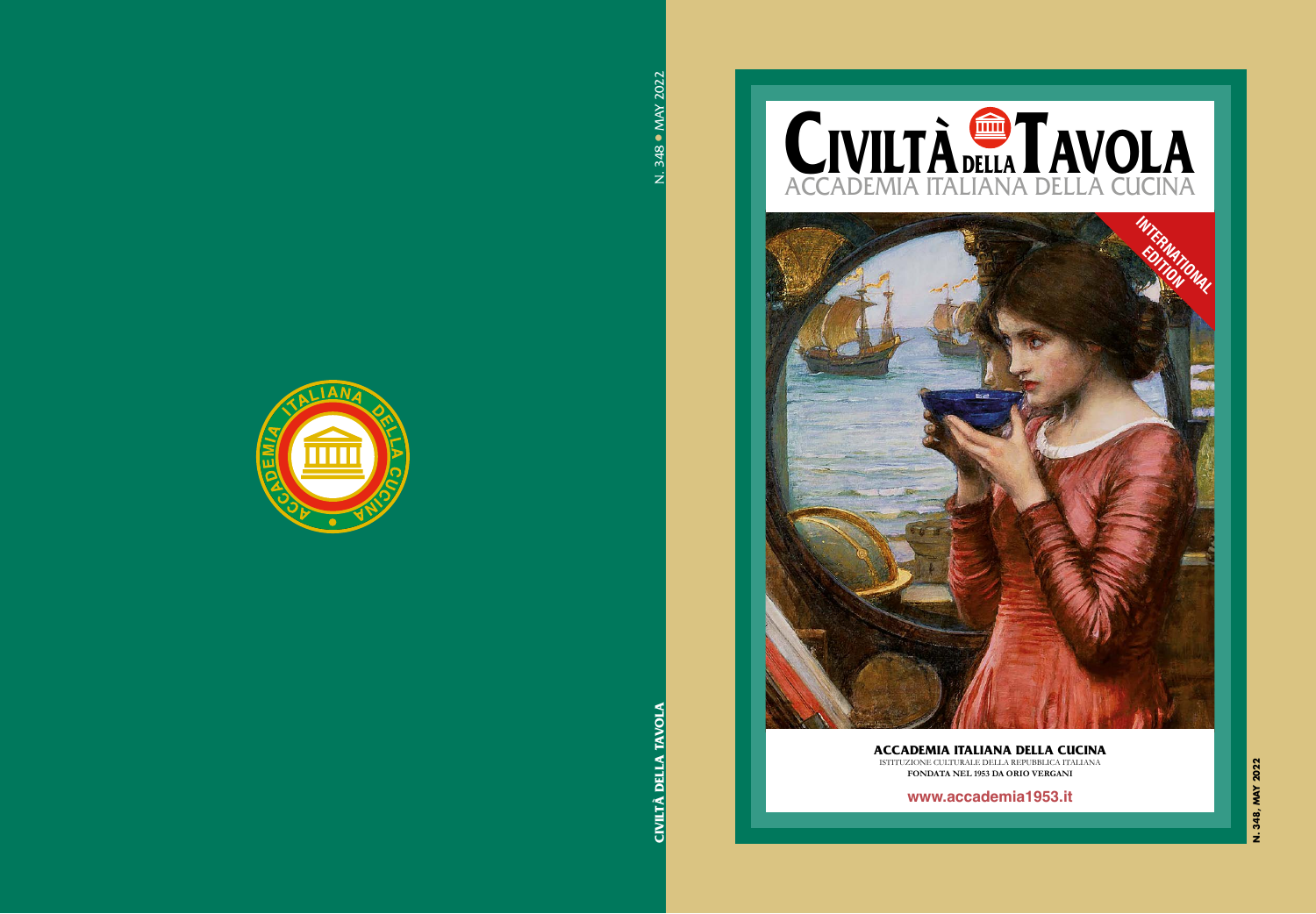

#### **INTERNATIONAL EDITION**

May 2022 / n. 348

**Editor in chief** Paolo Petroni

**Copy Editor** Silvia De Lorenzo

**Layout** Simona Mongiu

**Translator** Antonia Fraser Fujinaga

#### **This issue includes articles by**

Gigi Padovani, Paolo Petroni, MATTEO PILLITTERI, Rossana Ragionieri.

> **Photo credits** ADOBE STOCK.

#### vvv

#### **Publisher** Accademia Italiana della Cucina Via Napo Torriani 31 - 20124 Milano Tel. 02 66987018 - Fax 02 66987008

presidente@accademia1953.it segreteria@accademia1953.it redazione@accademia1953.it www.accademia1953.it

#### vvv

**MONTHLY MAGAZINE** Reg. n. 4049 - 29-5-1956 Tribunale di Milano

**Regulations regarding personal data protection**

The Italian Academy of Cuisine, in its capacity as data controller, hereby informs its members that their personal data are handled with respect for the principles of integrity, lawfulness and transparency as well as protection of privacy and members' rights, to implement the management of the member-association relationship as delineated by the Association's Statute and By-laws, and for any related purposes where applicable. The processing is carried out by authorised parties, in paper and computerised form, in compliance with the provisions of the aforementioned EU regulations and current national legislation. To view all the information provided under EU regulations, and in particular to learn what members' rights are, please visit the Association's website.





*Table of contents*

### **L'ACCADEMIA ITALIANA DELLA CUCINA**

è stata fondata nel 1953 da Orio Vergani e da Luigi Bertett, Dino Buzzati Traverso, Cesare Chiodi, Giannino Citterio, Ernesto Donà dalle Rose, Michele Guido Franci, Gianni Mazzocchi Bastoni, Arnoldo Mondadori, Attilio Nava, Arturo Orvieto, Severino Pagani, Aldo Passante, Gian Luigi Ponti, Giò Ponti, Dino Villani, Edoardo Visconti di Modrone, con Massimo Alberini e Vincenzo Buonassisi.



*On the cover: Graphic elaboration of* Destiny *(1900), by John William Waterhouse; Towneley Hall Art Gallery & Museum, Burnley (United Kingdom)*

### **Focus of the President**

**2** New challenges and new opportunities await us *(Paolo Petroni)*



### **Current Events · Lifestyle · Society**

**3** War comes to dinner *(Gigi Padovani)*



### **Traditions • History**

**5** In praise of wine *(Rossana Ragionieri)*



### **Cuisine · Products · Food Technology**

**7** Extra-virgin olive oil: a good fat *(Matteo Pillitteri)*

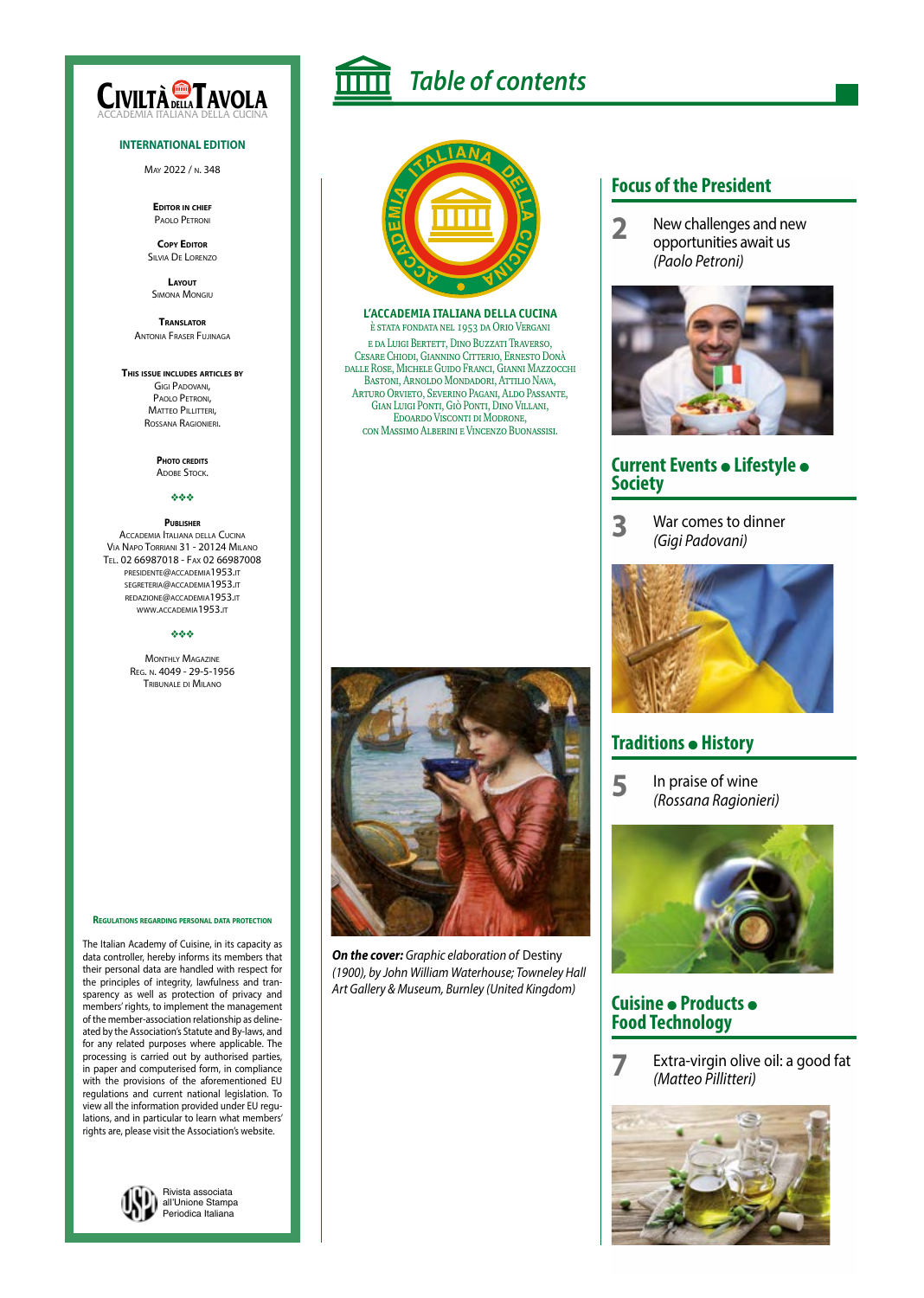## **New challenges and new opportunities** *await us*

*Increasingly valued by institutions, the Academy is called upon to foster Italian cuisine and food culture worldwide in an incisive manner.*

**O**ver the past few days, we have had **extremely fruitful**<br> **on dimension in the presentatives and<br>
functionaries of governmental and private bodies<br>
includia universities other academies and cultural associations and interesting meetings with representatives and functionaries of governmental and private bodies** includig universities, other academies and cultural associations. These were exchanges of opinions and perspectives regarding the current and future situation pertaining to the agrifood world, particularly cuisine. Each meeting differed in content and some even led to the signing of Memoranda of Understanding, while others were **harbingers of further developments in the short and medium term**. Of course, each participant's vision depended on their own role, but there was always unanimous appreciation of the work and organisation of our Academy, which has succeeded in holding firm to its principles over time and has continuously and concretely undertaken its activities in the recent terrible months of the pandemic.

## *Four primary objectives*

Coexisting with the multiple viewpoints mentioned above, **several firm commonalities** clearly and preponderantly **by Paolo Petroni**  *President of the Accademia*

emerged; we should summarise and emphasise them here to make **all Academicians informed and active participants** in our Academy's forthcoming endeavours.

Our **four primary objectives** can be identified thus:

- 1) Foster Italian cuisine worldwide;
- 2) Safeguard the Mediterranean diet's distinctiveness;
- 3) Provide information regarding food choices; and

4) Stimulate opportunities for interaction and deeper understanding.

To reach these goals, our Delegations and Legations must take action to **promote our best local products** (PDO, PGI, TGI) by, inter alia, protecting our country's varied local traditions. Particular effort should be dedicated to **organising conferences, seminars, round tables and awareness campaigns**, in schools and elsewhere, and informing consumers about balanced and healthy nutrition and lifestyles.

### *Initiate communication, especially with the young*

We are called upon to be **more incisive** in communicating with Europe and the world about **the principles of Italian food culture**, especially with young people. In other words, our actions and publications, which have garnered much appreciation, should not only foster Academic cohesion but also **credibly and authoritatively inform the outside world**, which is increasingly beleaguered and threatened by counterfeit products and misinformation. New challenges and opportunities await us, therefore. I am certain that we shall not disappoint those who believe in us.

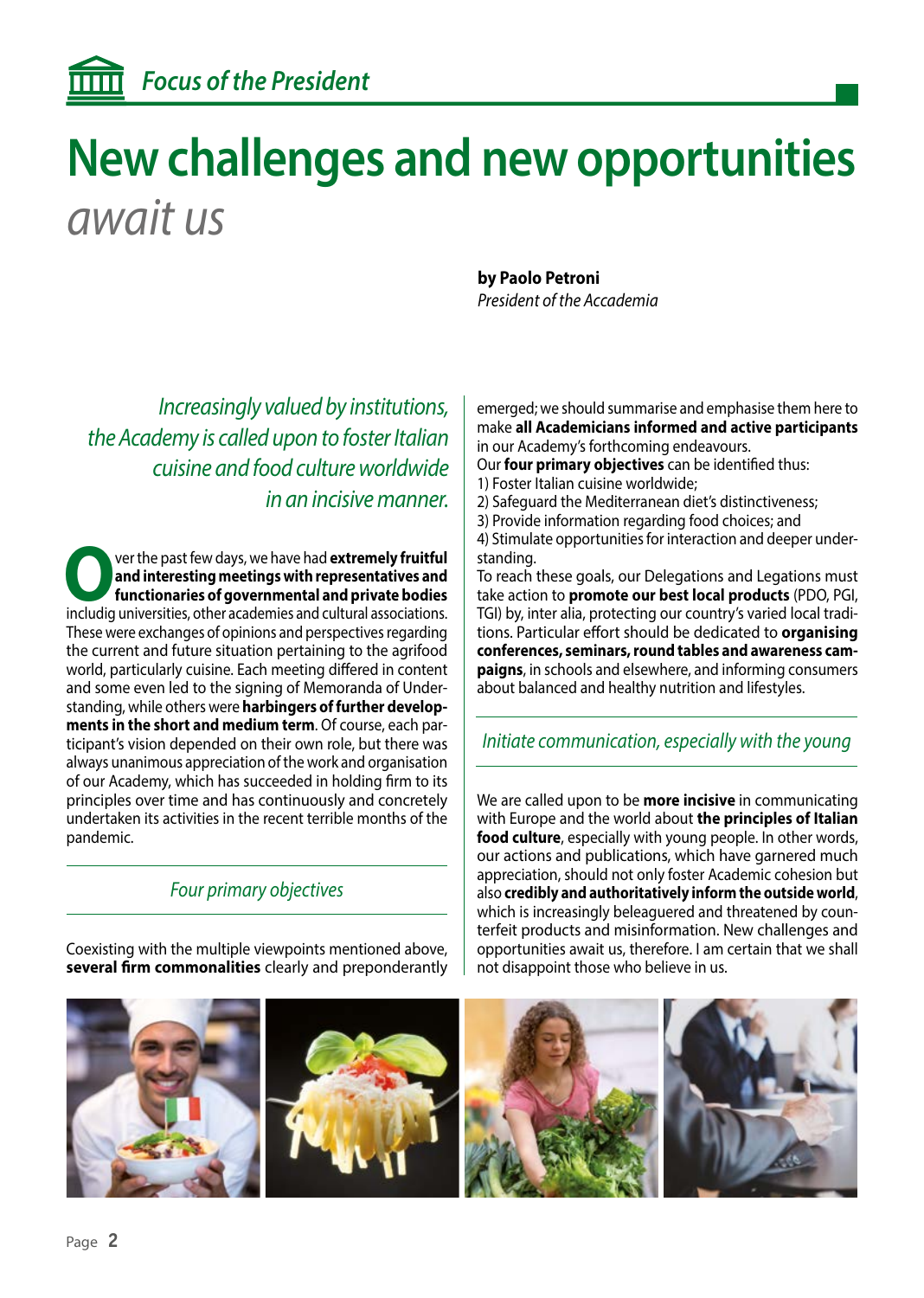## **War comes to dinner**

### **by Gigi Padovani**

*Honorary Academician for Torino Lingotto*

*Sky-high costs and environmental risks.* **I**

talian milk sold to France, vegetable oil vanishing from supermarkets, imminent flour shortages, all manner of speculations on such commodities as coffee, sugar and cocoa; Polish apples bring prices down while a drought in Canada triples the cost of wheat. **The food world has gone mad and we're all paying the consequences**. The dramatic Ukrainian war is, by now, affecting our tables. After the Covid pandemic, another global crisis hammers the economy, though that conflict remains regional thus far. Scenes of the massacres and devastation perpetrated by Russian troops have cast a pall over our evening television-viewing for weeks, and at the time of writing we remain unaware

whether there will at least be a ceasefire, if not peace. What all agrifood experts agree upon, however, is that **the consequences of this war in Europe will last longer** than those of the virus, partially because vaccines have, by how, at least attenuated the emergency, and the flow of tourists, which satisfactorily bounced back for Easter, allows hope for the hotel and restaurant sectors.

### *The food market crisis also affects gourmets*

The food market crisis, indeed, also affects us gourmets, because - as observed by the American ecologist and poet **Wendell Berry**, who coined the oft-quoted phrase "eating is an agricultural act" - what lands on our plates, whether at home or in restaurants, arrives through a supply chain that is not invariably virtuous. **There are at least three risks now**: the abolition of limits on the use of **chemical pesticides and fertilisers to increase crop yield**; the **unavailability of raw materials of Russian or Ukrainian** origin; and the **penalisation of high-quality Italian exports** (organic, PDO and PGI specialities, wine etc). In part, this is already happening, notes **Luigi Scordamaglia**, Honorary Academician and board member of Filiera Italia, a foundation created in 2018 connecting the national growers' association **Coldiretti and Italy's most important food businesses** with strategic partners and large-scale distributors. "Our exports, which began the year well with an 18% increase even in February, will inevitably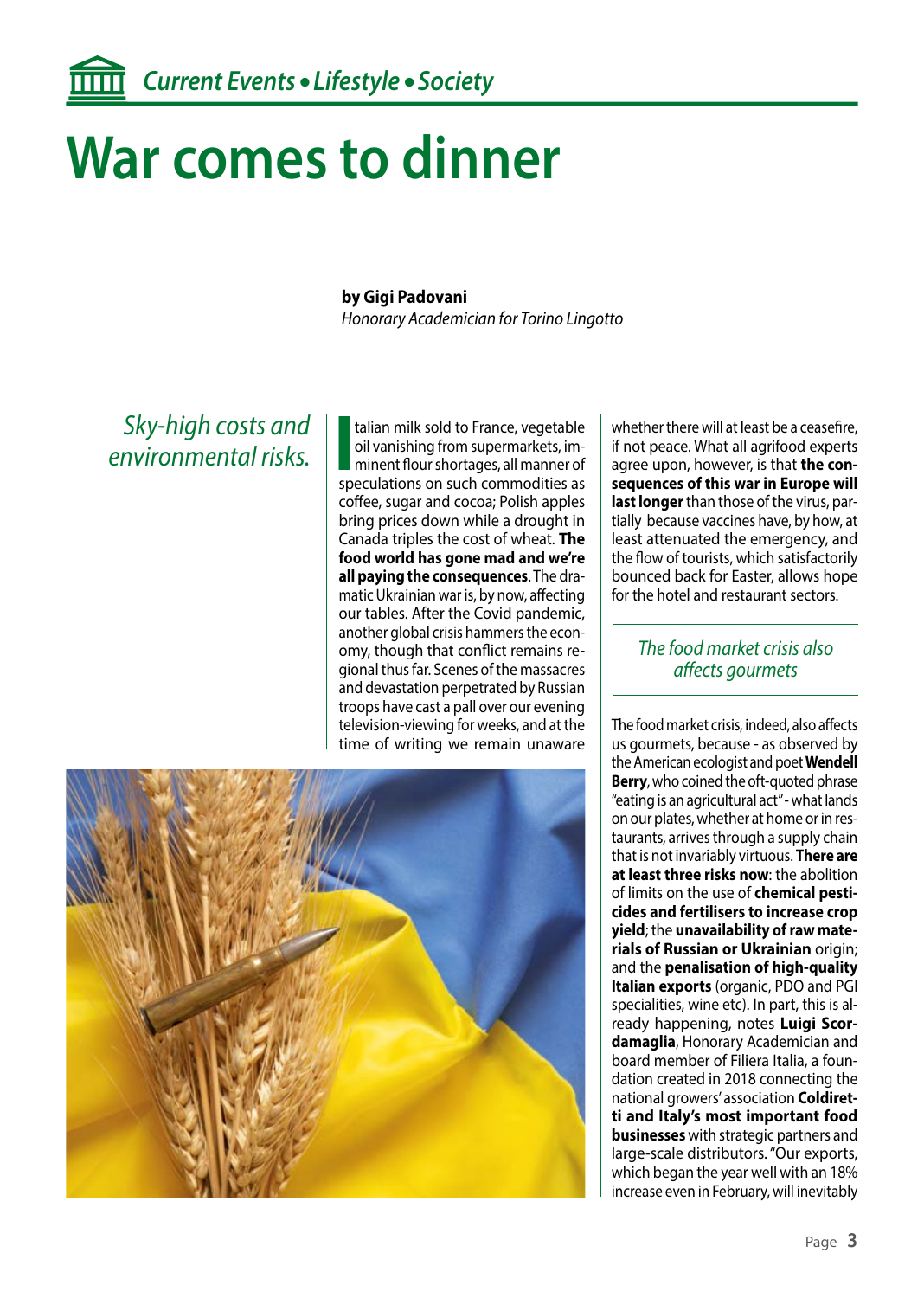

be affected by the fact that surging energy and raw material costs will render our businesses less competitive in various areas of the world. We can therefore already imagine **an increase in the 'Italian-sounding' phenomenon** whereby our best products are imitated". **Barbara Nappini**, a Tuscan with past

careers in fashion and communication, is the new President of Slow Food Italia: "For our Terra Madre (Mother Earth) initiative, which will return to Turin in person in September, we have chosen the theme of 'regeneration', also applicable to thought: regenerating means prioritising an (eco)systemic approach and concentrating on what food is and what we think it should be".

### *Growers, breeders and fishermen are again caught up in the global market storm*

The focus shifts, as it has done for some time, from 'flavour' to growers, breeders and fishermen, once more caught up in a global market storm.

**Stefano Francia**, an agricultural entrepreneur with thirty-odd hectares of grain and vegetables, is the President of the young agricultural entrepreneurs' section of the CIA (the Italian Agricultural Confederation, a representative category-based professional association). Francia is very worried by **rising cereal and vegetable protein production costs** caused by a shortage in fertilisers, whose main producers are indeed Russian and

Ukrainian. "Regarding our exports, for wine alone those two warring States represent approximately 200 million euros. Sending a message by blocking exports to an aggressor was the right thing to do, but we are paying dearly for it. We should remain especially conscious that the vast distribution and value imbalances within agricultural supply chains persist and may be aggravated. We are the most competent producers and processors; we also know how to sell well, but there is a truth which is insufficiently acknowledged: **quality starts in the field**. Following recent cost increases, without greater attention to agricultural labour, **we risk losing our best crops**. Hence, alongside the CIA, we propose an overarching agrifood alliance recognising the role of each player. We must provide high-quality, healthy products to consumers, at an equitable price which helps those working in the supply chains but also those working in the fields every day".

### *There are fears of a prolonged conflict*

There are fears of a prolonged conflict. Scordamaglia says: "This war's effects will be more lingering and onerous than those of Covid. While the pandemic emergency was symmetrical, affecting all countries equally, this one is asymmetrical, **predominantly affecting the direct participants and Europe. Other parts of the world can continue to** 

**develop**. Furthermore, the geopolitical fallout will continue long after the crisis, unlike the difficulties unleashed by the virus, which will end with the contagion". **The risk now is that 'best practices' defending biodiversity and the environment could be forgotten**. Barbara Nappini emphasises this: "In Italy we had made some progress, with a belated but important organic food law, but we now risk slipping back with deregulation attempts: intensive agriculture is deleterious".

**Will our food habits change because of the war crisis?** This may be necessary. Unfortunately, the populations of less wealthy countries, especially in Africa, will suffer heavy consequences of the Russian and Ukrainian grain shortage. As for the dangers for 'Made in Italy', at the moment, says Scordamaglia, there are no dark clouds on the horizon: "Our products' sustainability is undoubted, as it is not merely ideological but concrete and competitive. We produce the highest agrifood added value in Europe: 64 billion euros with only 30 million tonnes of CO<sub>2</sub> emissions, far below France's 77 million or Germany's 65 million. We have scarce land and must therefore treat it with the utmost respect and leave it more fertile after every harvest thanks to technology and innovation". Everyone hopes, obviously, that the

Ukrainian conflict will soon end, with equitable solutions which safeguard freedom. But we have, by now, understood that nothing will be the same as before, not even at the table.

**Gigi Padovani**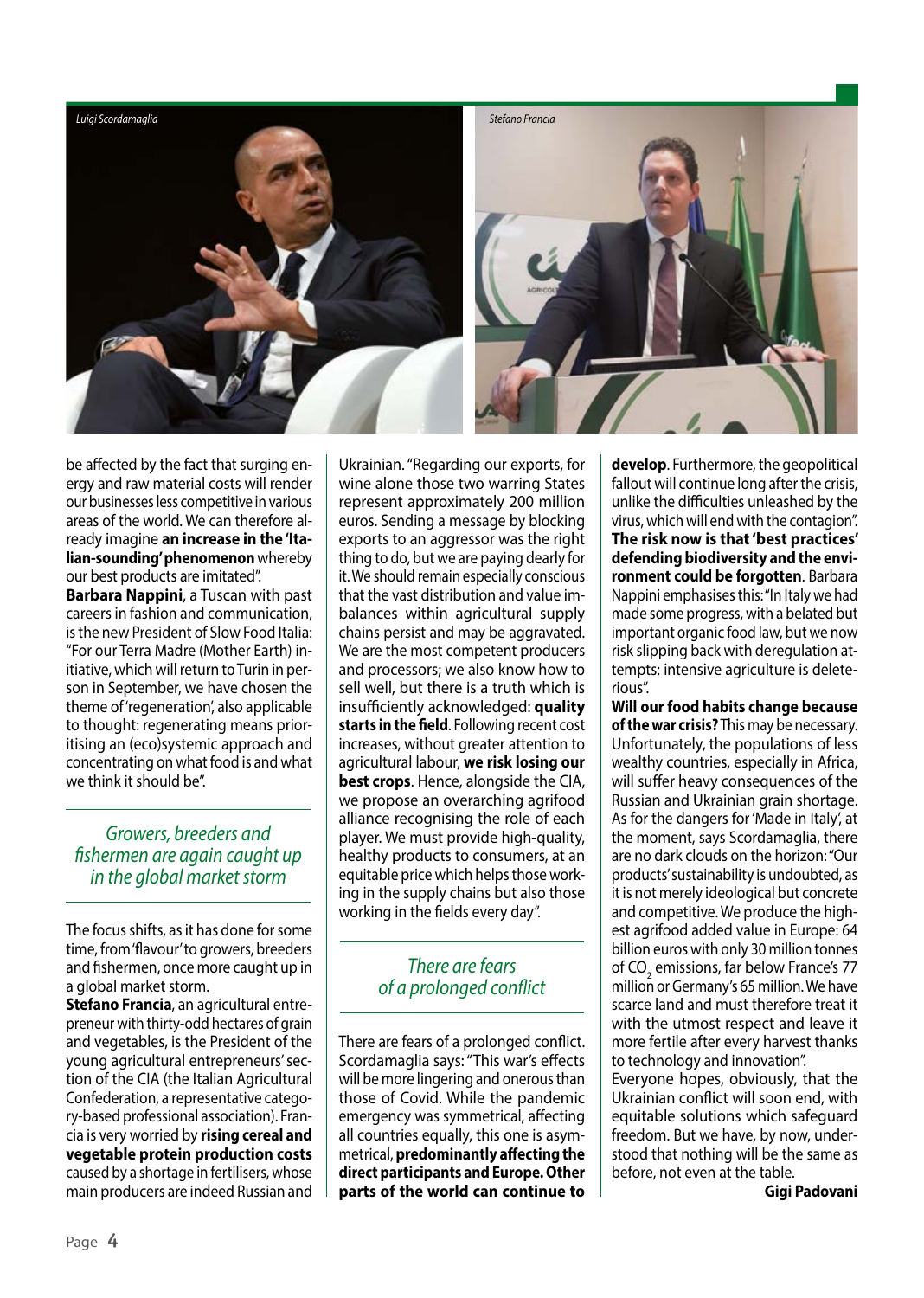## **In praise of wine**

### **by Rossana Ragionieri**  *Empoli Academician*

*Alongside innovations in wine production, between the 17th and 18th centuries numerous writers praised the nectar of Bacchus.*

*Albert de la Fizelière*



**TRANS** he paths of culture meander around<br>
vines and wine, but also those of<br>
art, poetry, history and human en-<br>
deavour intense and laden with cherished vines and wine, but also those of deavour, intense and laden with cherished symbols and multiple meanings. "Wine knows how to adorn the most sordid hovel with marvellous luxury, and make more than one fabulous portal appear in the gold of its red mist, like a sun setting in a cloudy sky", declares **Baudelaire** in *Les Fleurs du Mal,* describing the nectar of Bacchus. Indeed, a possible etymology of the word 'wine' links it to the Sanskrit word *vena*, meaning 'longing', 'love' or 'desire', also related to the Latin Venus, goddess of love.

### *Between the 17th and 18th centuries, the nectar of Bacchus was greatly transformed*

Between the  $17<sup>th</sup>$  and  $18<sup>th</sup>$  centuries, the nectar of Bacchus was greatly transformed. In the 19<sup>th</sup> century, **Albert de la Fizelière** wrote: "1635! What a noble date, what an excellent moment for drinkers! Cafés had not yet been invented. Spirited people, whose brains are nowadays clouded by adulterated beer fumes, by the ghastly absinthe, by an exorbitant number of low-grade alcoholic mixtures, could and did, in those days, feed their verve with the divine flame of Beaune and Pomard". In that period, **wine technology, unchanged since the Middle Ages, were modified in pursuit of reliable quality and flavour. From 1660, in England, glass bottles** produced by Sir **Kenelm Digby**, sealed **with corks**, preserved organoleptic properties for longer, especially for red wines or clarets. A French treatise of 1718 declares that wine could now be kept for "*quatre, cinq et même six ans*".

### *Bottled wine became synonymous with quality and prestige*

Bottled wine became synonymous with quality and prestige. The use of better containers spread to France and Italy, **demonstrating increased attention to preservation** and innovation in this sector. Around 1775, **the Schloss Johannisberg winery** began bottling Rheingau wines, while a general **flourishing of agronomic culture** occurred, animated by initiatives and studies such as those of the Georgofili Academy.

Even monarchs turned their attention to this issue, such that on **24 September 1716**, in Florence, the Grand-Duke **Cosi-**

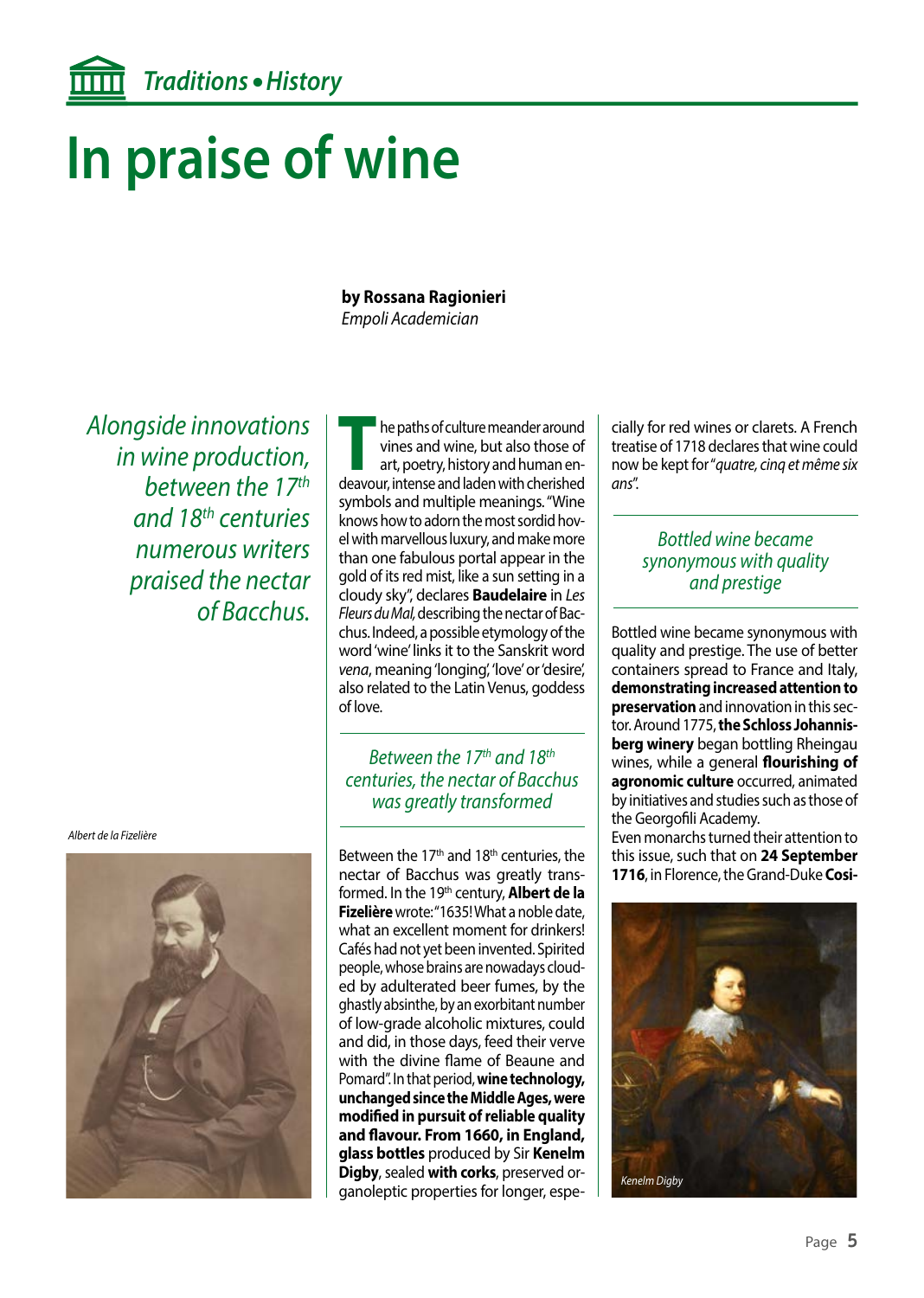

**mo III de' Medici** issued a proclamation "Regarding the Declaration of Borders for the Four Regions of Chianti, Pomino, Carmignano, and Val d'Arno di Sopra", which, for the first time, determined **the geographical areas for producing Chianti, Pomino, Carmignano and Val d'Arno di Sopra wines**, somewhat anticipating the later DOC (Controlled Designation of Origin) wine production zones.

The Grand-Duke also issued **a Decree establishing a committee overseeing** wine production, transport and commerce and fraud prevention, anticipating today's Consortia.

Again, in the same century, the adventurous globetrotting physician **Filippo Mazzei**, born in Poggio a Caiano on 25 December 1730, emigrated to Virginia in



1773, **transporting vines and olive tree cuttings to America**. His entrepreneurial project seemed suitable for that area, whose climate apparently favoured Mediterranean plants.

### *Many authors chose wine as a principal motif of their works*



While wine crossed the seas and entrepreneurially ventured abroad with Mazzei, many authors chose the nectar of Bacchus as a central flavour of their works. Italian wines attracted attention, but so did those of other countries as far as Bohemia, of whose wine **Anton Friedrich Busching** observed in 1782: "among red wines, the best is that of Mělník". It is unsurprising that wine and the general Bacchic theme attracted particular attention in that period, and that it was the late 17<sup>th</sup> century that spawned **the most acclaimed Italian dithyramb, Francesco Redi's jocular poem on wine** *Bacco in Toscana* (*Bacchus in Tuscany*), published in 1685. Inspired by an annual convivial meeting of the illustrious linguistic association Accademia della Crusca and composed of approximately a thousand verses, it is **an ode to wine in general and Tuscan wines in**  **particular**. The variety of metres used, the onomatopoeia, the spontaneity and the vigorous rhythm of the work masterfully render the cheer, enthusiasm and increasing intoxication of its protagonist, namely Bacchus himself.

Redi's celebrated dithyramb, **alongside wine-making innovations**, catalysed and inspired other, similar works. Indeed, various texts called *Vendemmie* ('grape harvests') appeared, and many composed *Brindisi* ('toasts'), such as that of the Florentine **Antonio Malatesti**, *De' Brindisi de' Ciclopi* (*On the Toasts of Cyclops*), considered by **Girolamo Tiraboschi** "most excellent in its category", and others printed in Verona in 1723, all extolling the nectar of Bacchus; and several dithyrambs appeared with Bacchantes and the wine god as their protagonists.

*Bacco in Giovecca* appeared in 1710, printed by **Bernardino Barbieri**, while in 1711 the Milanese **don Basilio Bertucci**, a Basilian monk, composed the dithyramb *Bacco in monte di Brianza*, printed by **Carlo Giuseppe Quinto** in Milan.

This renewed focus on wine paved the way for yet more compositions, in particular, *Bacco in Boemia* (*Bacchus in Bohemia*) written by none other than a native of Empoli, **Pietro Domenico Bartoloni**. **Rossana Ragionieri**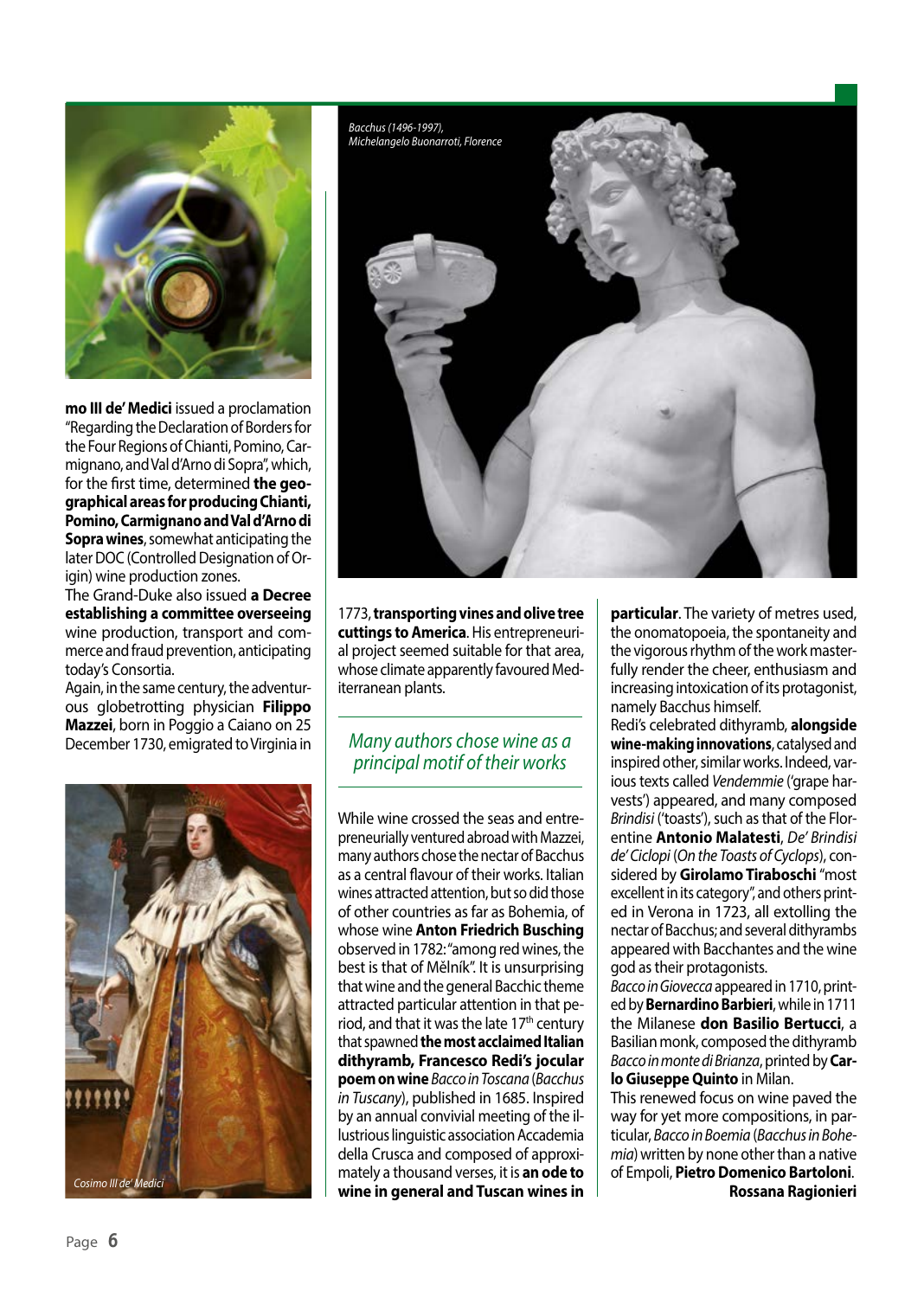## **Extra-virgin olive oil:** *a good fat*

**by Matteo Pillitteri**

*Sciacca Academician*

*Highly digestible, it facilitates gastric and liver functions and regulates the intestines.*

**T** he health benefits of olive oil were first made public over 25 years ago, when the data from the *Seven Countries Study* (**Keys, A**. et al, Am J Epidemiol, 1986), gathered from 11,579 men aged between 40 and 59 years, monitored for 15 years, associated the Mediterranean Diet with decreased mortality, plausibly because of olive oil consumption. Extra-virgin olive oil is a healthy, minimally processed food; it is highly digestible, facilitates gastric and liver function, and regulates the intestines. It also reduces gastric acid secretion, preventing duodenal ulcer.

**One or two tablespoonfuls on an empty stomach, before the first meal**, can combat simple chronic constipation, also improving the motility and action of the gall bladder. **It prevents and protects against various other health problems**. It reduces the risk of heart attacks, hypertension and atherosclerosis, because it **keeps 'bad cholesterol' (LDL) low** and its monounsaturated fatty acids protect levels of 'good cholesterol' (HDL), indispensable for cleaning arteries. It guards against diabetes by improving the blood's glucose profile, regulating lipid metabolism and limiting the for-